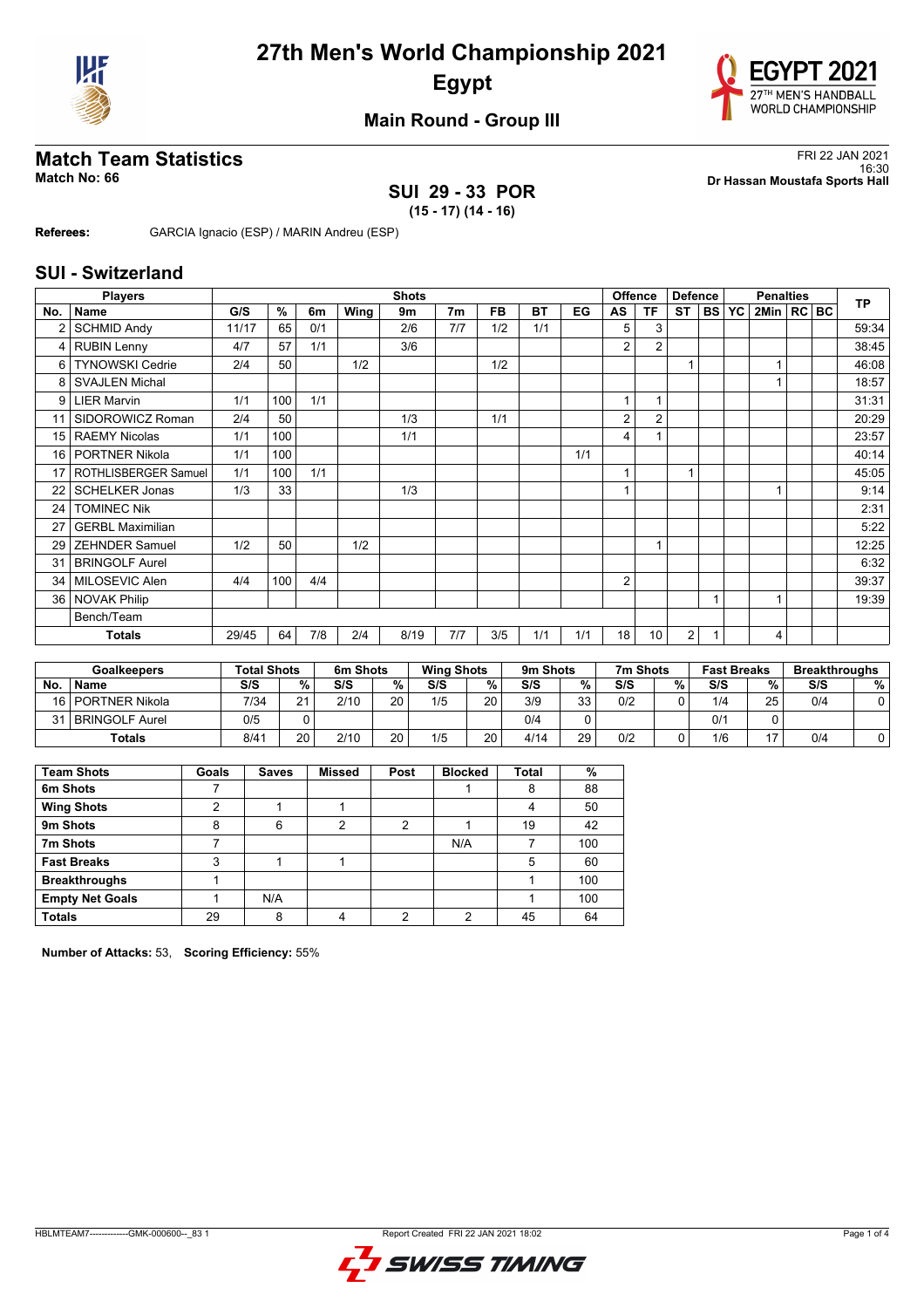



## **Main Round - Group III**

## **SUI 29 - 33 POR**

**Match Team Statistics** FRI 22 JAN 2021<br>16:30 FRI 22 JAN 2021 16:30 **Match No: 66 Dr Hassan Moustafa Sports Hall**

**(15 - 17) (14 - 16)**

**Referees:** GARCIA Ignacio (ESP) / MARIN Andreu (ESP)

#### **SUI - Switzerland**

|                    |     |                  |                           |              |             | <b>Shots Distribution</b> |          |                  |                 |            |     |
|--------------------|-----|------------------|---------------------------|--------------|-------------|---------------------------|----------|------------------|-----------------|------------|-----|
| <b>Players</b>     |     |                  |                           |              |             |                           |          |                  |                 |            |     |
| Goals / Shots      |     |                  |                           |              |             |                           |          |                  |                 |            |     |
| 2 SCHMID A         |     |                  | 4 RUBIN L                 | 6 TYNOWSKI C | 8 SVAJLEN M |                           | 9 LIER M |                  | 11 SIDOROWICZ R | 15 RAEMY N |     |
|                    | 4/4 | $\overline{2/2}$ |                           | $2/2$ 1 1/1  |             |                           |          | $\overline{1/1}$ |                 |            |     |
| $\blacksquare$ 0/1 | 0/1 |                  | 1/1                       |              | 0/1<br>. .  |                           |          |                  | 0/1             |            |     |
| $\blacksquare$ 4/4 |     |                  | $1/2$ $\blacksquare$ 0/1  | $1/1 = 1/1$  |             |                           | 1/1      | 1/1<br>n e       |                 |            | 1/1 |
| 1-Missed 1-Post    |     |                  | 1-Blocked 1-Missed 1-Post | 1-Missed     |             |                           |          | 1-Missed         |                 |            |     |
|                    |     |                  |                           |              |             |                           |          |                  |                 |            |     |

| 16 PORTNER N | 17 ROTHLISBERGER S | 22 SCHELKER J | 24 TOMINEC N | 27 GERBL M | 29 ZEHNDER S         | 31 BRINGOLF A |
|--------------|--------------------|---------------|--------------|------------|----------------------|---------------|
|              |                    |               |              |            | 0/1                  |               |
|              |                    |               |              |            | $1/1$ $\blacksquare$ |               |
| 1/1          | .1/1               | 1/2           |              |            |                      |               |
|              |                    | 1-Blocked     |              |            |                      |               |

|     | 34 MILOSEVIC A | 36 NOVAK P |  |  |  |  |  |  |  |  |
|-----|----------------|------------|--|--|--|--|--|--|--|--|
|     |                |            |  |  |  |  |  |  |  |  |
|     |                |            |  |  |  |  |  |  |  |  |
| 2/2 | 1/1            |            |  |  |  |  |  |  |  |  |

**Team** Goals / Shots

Н



Saves / Shots

| 0/1  | 1/3 | 0/8 |
|------|-----|-----|
| 2/3  | 1/1 |     |
| 3/14 | 1/2 | 0/9 |

| 16 PORTNER N  |                  |                  |
|---------------|------------------|------------------|
| 0/1           | $\overline{1/3}$ | $\overline{0/7}$ |
| 2/3           | 1/1              |                  |
| 2/10          | 1/2              | 0/7              |
| 31 BRINGOLF A |                  |                  |
|               |                  | $\overline{0/1}$ |
|               |                  |                  |
|               |                  |                  |

HBLMTEAM7-------------GMK-000600--\_83 1 Report Created FRI 22 JAN 2021 18:02

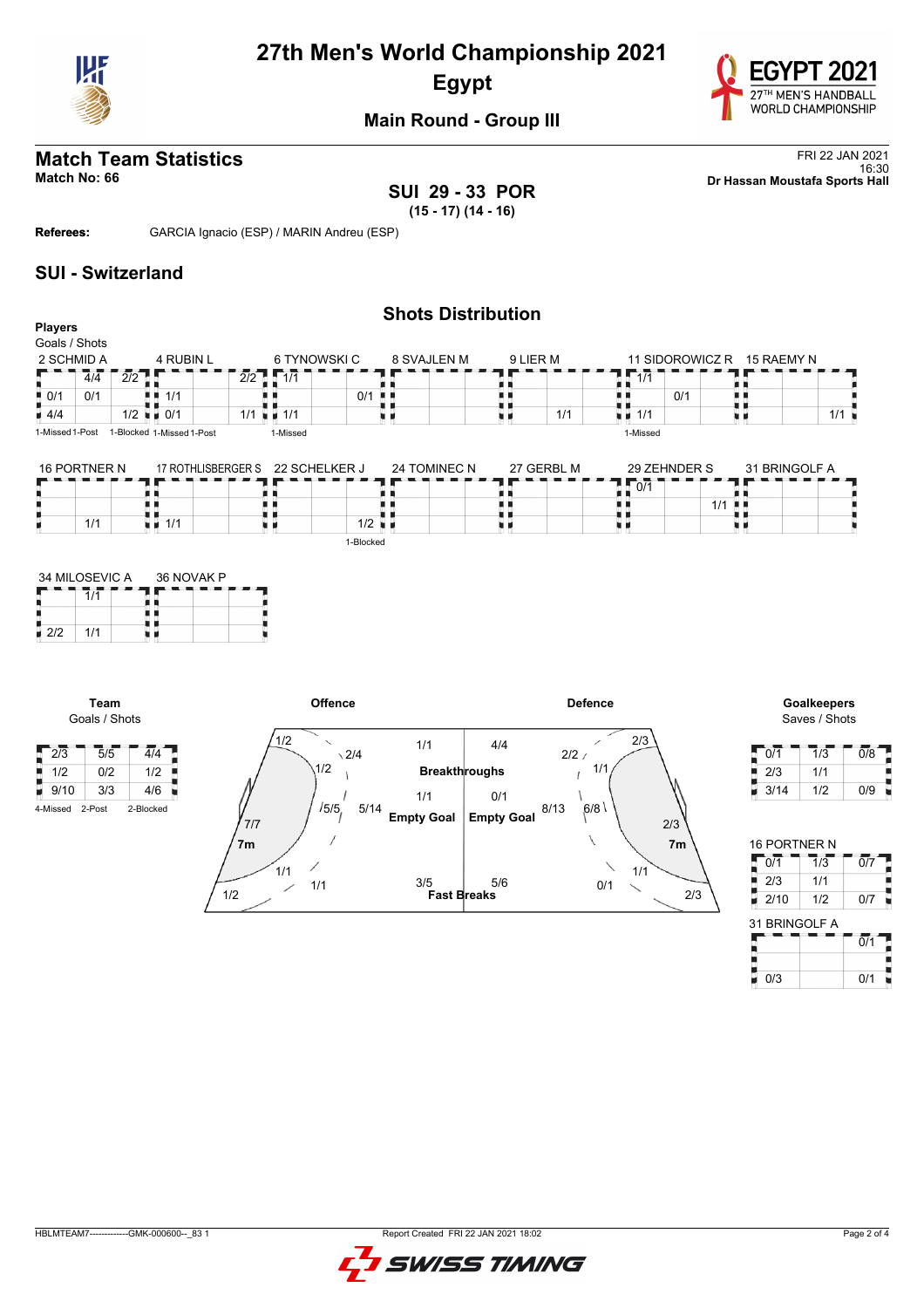



### **Main Round - Group III**

## **Match Team Statistics** FRI 22 JAN 2021

### **SUI 29 - 33 POR (15 - 17) (14 - 16)**

16:30 **Match No: 66 Dr Hassan Moustafa Sports Hall**

**Referees:** GARCIA Ignacio (ESP) / MARIN Andreu (ESP)

#### **POR - Portugal**

|     | <b>Players</b>              |       |     |      |      | <b>Shots</b> |                |           |           |     |    | Offence        | <b>Defence</b> |                | <b>Penalties</b> |                         | <b>TP</b> |       |
|-----|-----------------------------|-------|-----|------|------|--------------|----------------|-----------|-----------|-----|----|----------------|----------------|----------------|------------------|-------------------------|-----------|-------|
| No. | Name                        | G/S   | %   | 6m   | Wing | 9m           | 7 <sub>m</sub> | <b>FB</b> | <b>BT</b> | EG  | AS | <b>TF</b>      | <b>ST</b>      | <b>BS</b>      | YC               | 2Min   RC   BC          |           |       |
|     | <b>QUINTANA Alfredo</b>     |       |     |      |      |              |                |           |           |     |    |                |                |                |                  |                         |           | 28:35 |
| 4   | PORTELA Pedro               | 2/4   | 50  | 0/1  | 1/1  |              | 0/1            | 1/1       |           |     |    |                |                |                |                  |                         |           | 31:51 |
| 5   | <b>DUARTE Gilberto</b>      |       |     |      |      |              |                |           |           |     |    |                |                |                |                  |                         |           | 33:12 |
| 8   | <b>ITURRIZA Victor</b>      | 7/11  | 64  | 6/8  | 0/1  |              |                | 1/2       |           |     | 2  | $\overline{2}$ |                |                |                  |                         |           | 37:25 |
| 9   | FERRAZ Joao                 | 2/2   | 100 | 1/1  |      | 1/1          |                |           |           |     |    |                |                |                |                  |                         |           | 18:27 |
| 10  | <b>MARTINS Miquel</b>       | 3/3   | 100 |      |      | 2/2          |                |           | 1/1       |     | 6  |                |                |                |                  |                         |           | 15:30 |
| 11  | <b>MOREIRA Belone</b>       | 1/2   | 50  |      |      | 0/1          |                |           | 1/1       |     |    |                |                |                |                  |                         |           | 12:59 |
| 14  | SILVA Rui                   | 2/2   | 100 |      |      | 2/2          |                |           |           |     |    | 4              |                |                |                  |                         |           | 12:44 |
| 15  | SALINA Daymaro              | 1/1   | 100 | 1/1  |      |              |                |           |           |     |    |                | 1              |                |                  | $\overline{\mathbf{A}}$ |           | 21:41 |
| 16  | <b>GOMES Humberto</b>       | 0/1   | 0   |      |      |              |                |           |           | 0/1 |    | 1              |                |                |                  |                         |           | 29:29 |
| 22  | <b>BORGES Alexis</b>        |       |     |      |      |              |                |           |           |     |    |                | $\overline{1}$ |                |                  |                         |           | 31:27 |
| 23  | <b>BRANQUINHO Diogo</b>     | 3/3   | 100 |      | 2/2  |              |                | 1/1       |           |     |    |                |                |                |                  |                         |           | 56:09 |
| 24  | <b>CAVALCANTI Alexandre</b> |       |     |      |      |              |                |           |           |     |    |                | 1              |                |                  |                         |           | 6:26  |
| 25  | <b>AREIA Antonio</b>        | 3/4   | 75  |      | 1/2  |              | 2/2            |           |           |     |    |                |                |                |                  |                         |           | 27:11 |
| 27  | <b>GOMES Andre</b>          | 3/5   | 60  |      |      | 3/5          |                |           |           |     | 1  |                |                |                |                  |                         |           | 16:28 |
| 88  | MAGALHAES Fabio             | 6/9   | 67  |      |      | 2/5          |                | 2/2       | 2/2       |     | 4  | 1              | $\mathbf{1}$   |                |                  | 1                       |           | 40:26 |
|     | Bench/Team                  |       |     |      |      |              |                |           |           |     |    |                |                |                |                  |                         |           |       |
|     | <b>Totals</b>               | 33/47 | 70  | 8/11 | 4/6  | 10/16        | 2/3            | 5/6       | 4/4       | 0/1 | 16 | 6              | 4              | $\overline{2}$ |                  | 3                       |           |       |
|     |                             |       |     |      |      |              |                |           |           |     |    |                |                |                |                  |                         |           |       |

|     | <b>Goalkeepers</b>   |      | <b>Total Shots</b> |     | 6m Shots |     | <b>Wing Shots</b> |      | 9 <sub>m</sub> Shots |     | 7m Shots |     | <b>Fast Breaks</b> |     | <b>Breakthroughs</b> |  |
|-----|----------------------|------|--------------------|-----|----------|-----|-------------------|------|----------------------|-----|----------|-----|--------------------|-----|----------------------|--|
| No. | <b>Name</b>          | S/S  | %.                 | S/S | %        | S/S | $%$ 1             | S/S  | %.                   | S/S | %        | S/S | %                  | S/S | %                    |  |
|     | ⊺ I QUINTANA Alfredo | 2/16 | 13                 | 0/4 |          | 0/2 |                   | 2/4  | 50                   | 0/4 |          |     |                    | 0/1 |                      |  |
|     | 16 GOMES Humberto    | 6/21 | 29                 | 0/3 |          | 1/1 | 100 <sub>1</sub>  | 4/10 | 40                   | 0/3 |          | 1/4 | 25                 |     |                      |  |
|     | EG                   |      |                    |     |          |     |                   |      |                      |     |          |     |                    |     |                      |  |
|     | Totals               | 8/37 | 22                 | 0/7 |          | 1/3 | 33                | 6/14 | 43                   | 0/7 |          | 1/4 | 25                 | 0/1 |                      |  |

| <b>Team Shots</b>      | Goals | <b>Saves</b> | <b>Missed</b> | Post | <b>Blocked</b> | <b>Total</b> | %   |
|------------------------|-------|--------------|---------------|------|----------------|--------------|-----|
| 6m Shots               | 8     | າ            |               |      |                | 11           | 73  |
| <b>Wing Shots</b>      | 4     |              |               |      |                | 6            | 67  |
| 9m Shots               | 10    | 4            |               |      |                | 16           | 63  |
| 7m Shots               | 2     |              |               |      | N/A            | 3            | 67  |
| <b>Fast Breaks</b>     | 5     |              |               |      |                | 6            | 83  |
| <b>Breakthroughs</b>   | 4     |              |               |      |                | 4            | 100 |
| <b>Empty Net Goals</b> |       | N/A          |               |      |                |              |     |
| <b>Totals</b>          | 33    | 8            | ◠             | 3    |                | 47           | 70  |

**Number of Attacks:** 52, **Scoring Efficiency:** 63%